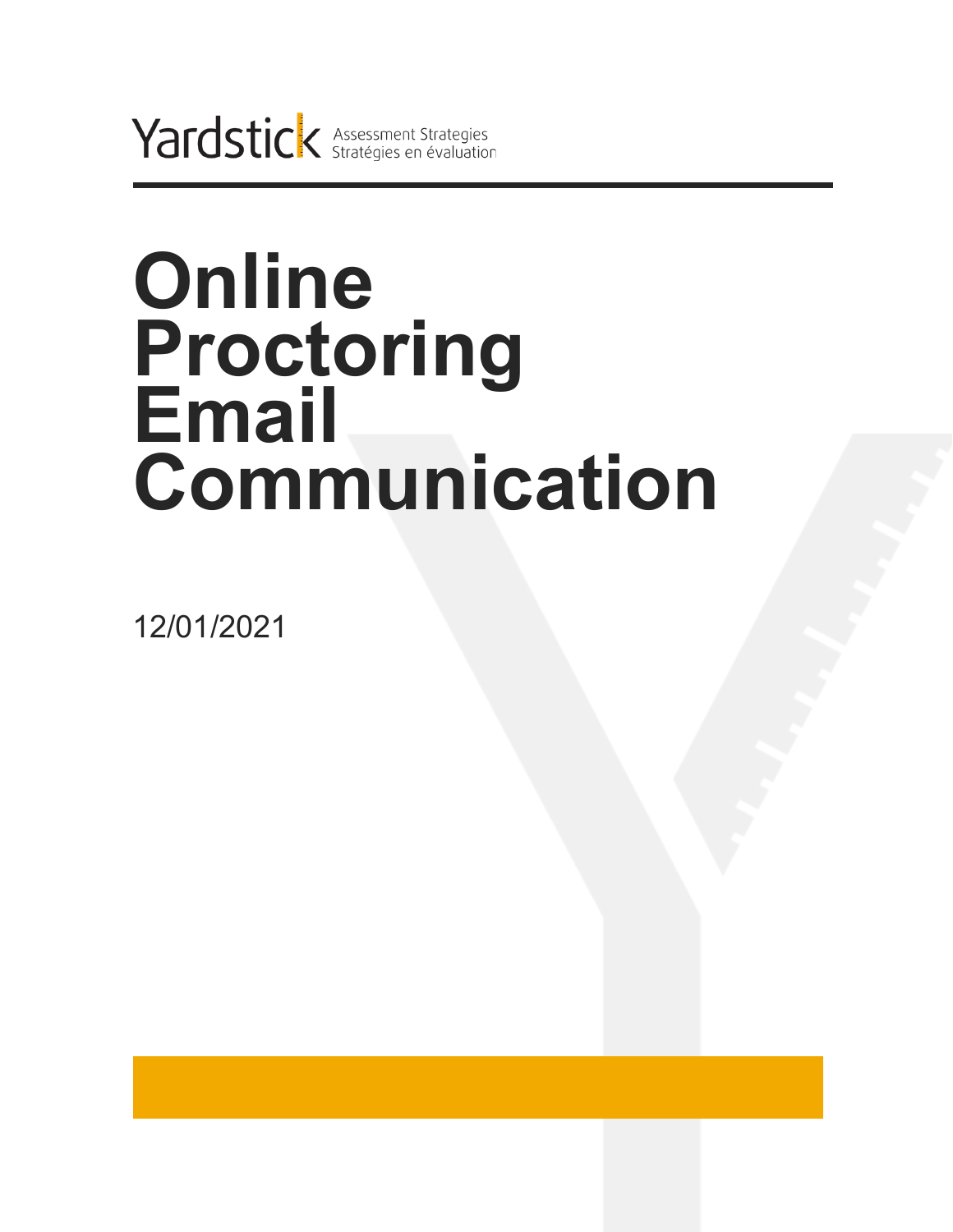

# **Table of Contents**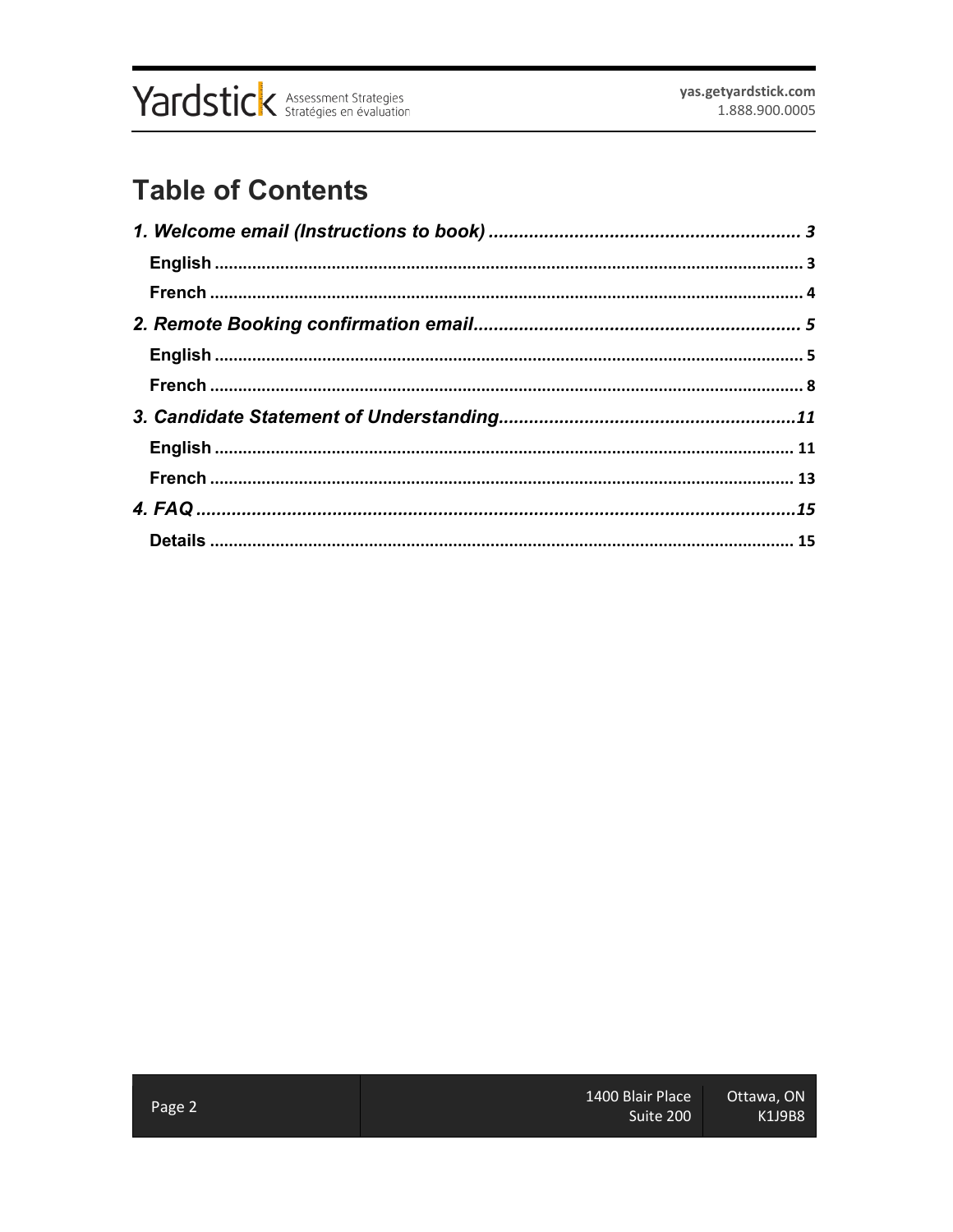# <span id="page-2-0"></span>**1. Welcome email (Instructions to book)**

### <span id="page-2-1"></span>English

**Candidate: (Full Name),**

You have been granted access to take the upcoming CPNRE examination for the next assessment window. You must now book a seat within the virtual online examination sitting. Below are the instructions to do so; for ease we have also included a [quick video demonstration](https://vimeo.com/393852880) on how to reserve your seat.

**Log into the exam site here:** [Canadian Practical Nurse Registration Exam](https://cpnre.ysasecure.com/) **Username on Exam day:** [candidate username] **Password on Exam day:** Passwords are to be reset by yourself. *(You can do this by clicking [here](https://cpnre.ysasecure.com/password/forgot) and following the steps)*

#### **Meazure Learning Support Real Time Chat:** Click [HERE.](https://auto.proctoru.com/chat) **Ticket support (for non-urgent matters):** Click [HERE.](https://support.proctoru.com/hc/en-us/requests/new) **Phone:** 1-855-772-8678, Option 1.

If you are calling on exam day, we recommend you call or use the live chat for faster response time.

#### **Booking the assessment:**

- 1. Once you are logged into your account, simply click **"Exams"** in the top toolbar.
- 2. You can then click **"Book"** next to your seat reservation.
- 3. You will be taken to the **"New Booking"** dashboard. Click on **"Online Proctoring"**.

4. Select your time zone from the available drop downs. If you are unsure of your time zone, you can google "*What time zone is*" and enter your location.

5. You will see the available dates in dark grey where you can select. Choose the date you wish to book and from the time drop down option, you will see available options for you to write. **Note – not all times are available – please choose one that is closest to when you are available to write**.

6. Complete the booking by clicking "**Submit Booking"**

#### **The deadline to schedule your exam is January 17th, 2022 at 11:59 p.m. EDT.**

If you are having trouble booking your examination, please watch this [30 second video](https://vimeo.com/393852880) on how the process works.

To ensure you are supported properly during the examination, we highly recommend you book your assessment during the following times:

Monday through Friday from 8:00am to 7:00pm EST.

|        | 1400 Blair Place | Ottawa, ON |
|--------|------------------|------------|
| Page 3 | Suite 200        | K1J9B8     |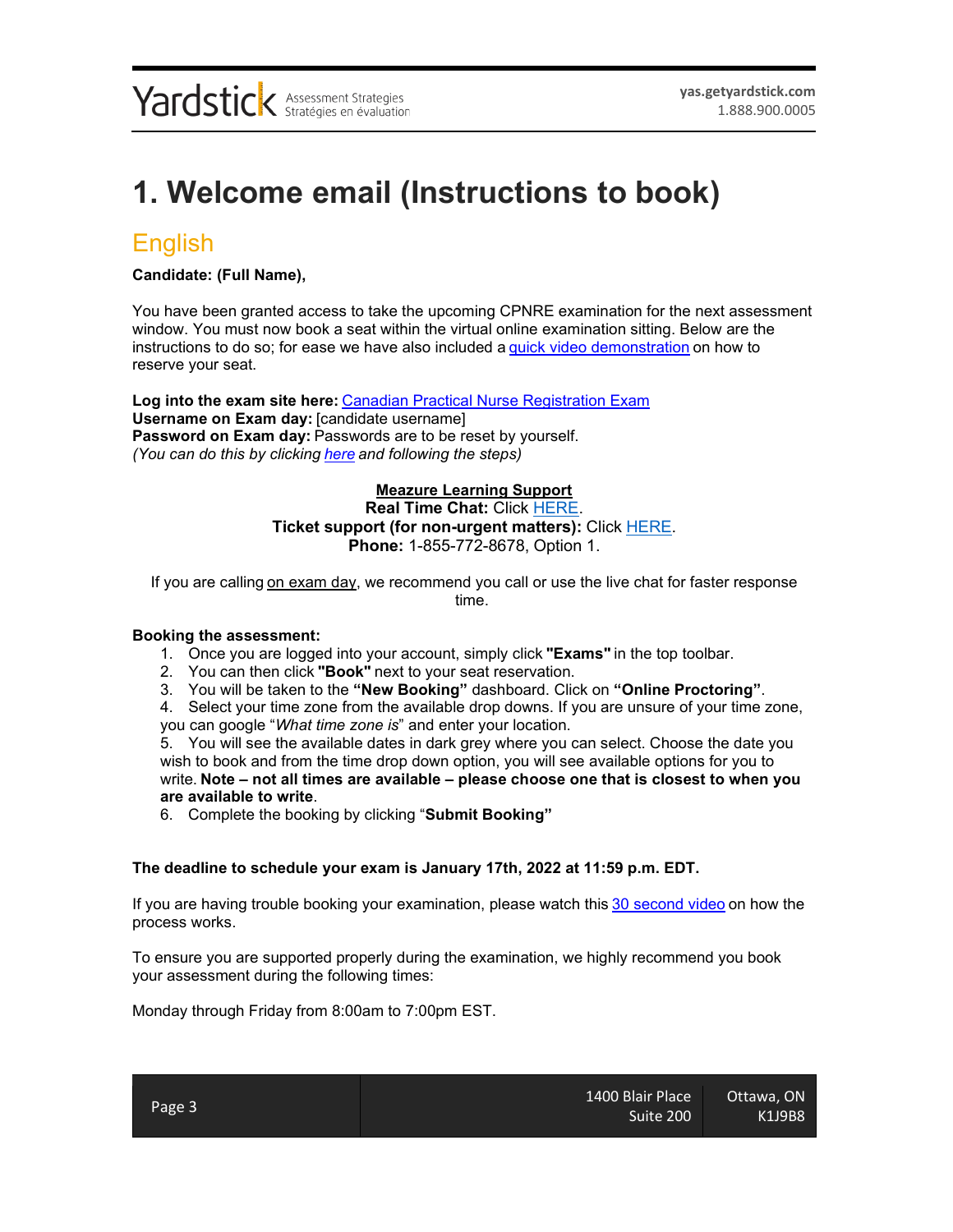

Thank you, Meazure Learning

### <span id="page-3-0"></span>French

#### **Candidat(e) : [Full Name],**

Vous avez reçu une permission d'accès pour passer l'examen nommé EAIAC durant la prochaine période d'évaluation. Vous devez maintenant réserver une place pour l'administration d'examen en ligne. Les instructions pour le faire sont ci-dessous. Vous pouvez également visionner une courte [présentation vidéo](https://vimeo.com/393852880) *(en anglais)* sur la réservation de place.

**Lien pour l'examen :** [Examen d'autorisation d'infirmière auxiliaire au Canada](https://cpnre.ysasecure.com/?locale=fr) **Nom d'utilisateur le jour de l'examen :** [Username Username] Mot de passe le jour de l'examen : Vous devez réinitialiser votre mot de passe. (Pour le faire, cliquez *[ici](https://cpnre.ysasecure.com/password/forgot?locale=fr) et suivez les étapes.)*

#### **Soutien de Meazure Learning**

#### **Clavardage en direct:** Cliquez [ICI.](https://auto.proctoru.com/chat) **Soumettre un billet (lorsque ce n'est pas urgent)** Cliquez [ICI.](https://support.proctoru.com/hc/en-us/requests/new) **Téléphone:** 1-855-772-8678, Option 1.

Si vous avez besoin d'aide le jour de l'examen, il est recommandé de nous téléphoner ou d'utiliser le clavardage en direct pour obtenir une réponse plus rapidement.

#### **Achat et réservation de l'examen :**

- 1. Une fois connecté à votre compte, cliquez sur **« Examens »** dans la barre du menu située en haut de l'écran.
- 2. Vous pouvez alors cliquer sur le bouton **« Réserver »** à côté de votre réservation
- 3. Ce qui vous mènera au tableau de bord **« Nouvelle réservation »** Puis cliquez sur **« Surveillance en ligne ».**
- 4. Sélectionnez votre fuseau horaire du menu déroulant. Si vous ne savez pas lequel choisir, vous pouvez googler « Quel est le fuseau horaire de [VOTRE EMPLACEMENT] » pour le trouver.
- 5. Les dates en caractères gris foncé peuvent être sélectionnées. Choisissez la date qui vous convient, puis l'heure du menu déroulant parmi celles que vous pouvez choisir pour passer votre examen. **Remarque : Les heures ne sont pas toutes disponibles; veuillez sélectionner celle qui s'approche le plus du temps où vous serez disponible pour faire l'examen.**
- 6. Cliquez sur **« Soumettre la réservation »** pour compléter la réservation.

**Les réservations des candidats peuvent être effectuées jusqu'à 23 h 59 (heure normale de l'Est) le 17 janvier 2022.**

|        | 1400 Blair Place | Ottawa, ON |
|--------|------------------|------------|
| Page 4 | Suite 200        | K1J9B8     |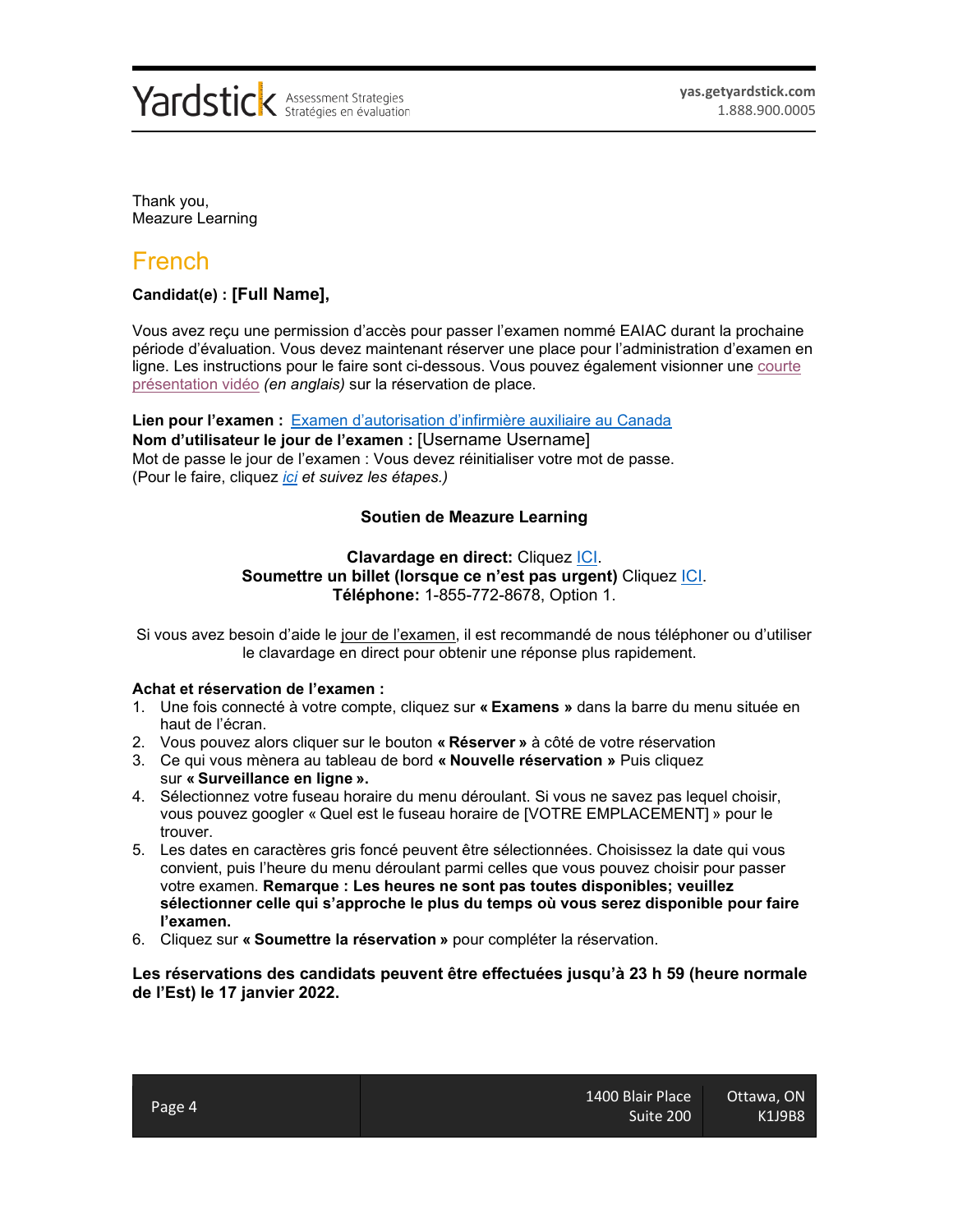

Si vous avez de la difficulté à faire la réservation, veuillez visionner cette [présentation de 30](https://vimeo.com/393852880)  [secondes](https://vimeo.com/393852880) *(en anglais)* sur le processus de réservation.

Pour vous assurer de recevoir un soutien adéquat pendant l'examen, il est fortement recommandé de sélectionner un temps durant cette période : Lundi au mercredi de 8 h à 19 h (heure avancée des de l'Est).

Merci, Meazure Learning

# <span id="page-4-0"></span>**2. Remote Booking confirmation email**

## <span id="page-4-1"></span>English

This is to confirm your exam booking. You are scheduled to take the Canadian Practical Nurse Registration Exam. Your exam appointment reservation details are as follows:

Scheduled Connection Date & Time: *[Date and time of booking reservation with time zone]*

**Weblink on Exam day: [Canadian Practical Nurse Registration Exam](https://cpnre.ysasecure.com/) Username on Exam day:** [Username] **Password on Exam day:** Passwords are to be reset by yourself. *(You can do this by clicking [here](https://cpnre.ysasecure.com/password/forgot) and following the steps)*

It is highly recommended that you test your username and password combination PRIOR TO YOUR SCHEDULED CONNECTION TIME, as password resets may cause a delay in your start time.

**NOTE: You do not need to create a separate account for ProctorU. The only account you will need to access the exam is your Yardstick account, for which your credentials are listed above.**

If you are having trouble setting up your station, confirming preparedness, or connecting to the proctor, contact ProctorU directly using the below methods

#### **Meazure Learning Support Real Time Chat:** Click [HERE.](https://auto.proctoru.com/chat) **Ticket support (for non-urgent matters):** Click [HERE.](https://support.proctoru.com/hc/en-us/requests/new) **Phone:** 1-855-772-8678, Option 1.

If you are calling on exam day, we recommend you call or use the live chat for faster response time.

#### **IMPORTANT - PREPARING YOUR COMPUTER STATION**

|        | 1400 Blair Place | Ottawa, ON |
|--------|------------------|------------|
| Page 5 | Suite 200        | K1J9B8     |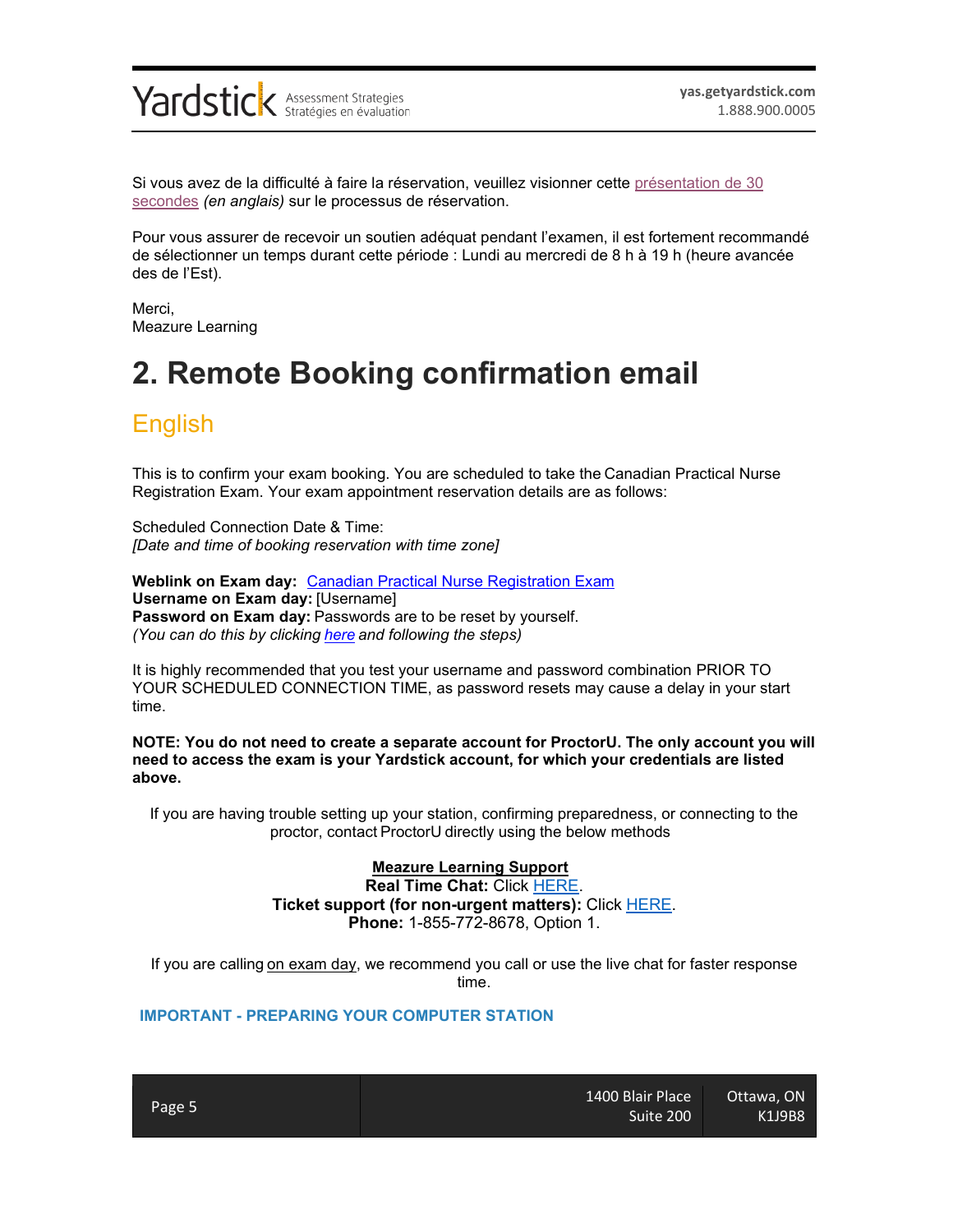

Ensure your computer station is prepared 30 minutes prior to the scheduled connection time to reduce potential connection issues. It is **MANDATORY** that all candidates test their exam day computer PRIOR to the examination date to ensure all requirements are met. **If a candidate is unable to access their examination due to a failure to complete the computer readiness check prior to the exam, they will forfeit their booking.**

#### • **YOU WILL BE REQUIRED TO INSTALL A PROGRAM UPON CONNECTION TO A**

**PROCTOR**. Confirm you can install programs on the computer you intend to write the examination on. This is not available for download prior to examination day.

• To test your computer's capability, please conduct a check on the terminal you will be using on exam day by checking the requirements [here.](https://support.proctoru.com/hc/en-us/articles/115011772748-Equipment-Requirements)

• Before connecting to a live proctor, ensure that your browser's pop-up blocker is disabled by following this help link: [Disable pop-ups in your Browsers](https://help.aol.com/articles/disable-or-enable-pop-ups-using-internet-explorer)

• A hardwired connection is preferred. A wireless connection can be used, but can sometimes be unstable with an increased risk of disconnection during the exam. If you choose to use wireless, we recommend a speed of **at least 10Mbps**. You may want to test your internet speed before the module. You can do so by using one of the following tests:

> <http://speedtest.googlefiber.net/> <http://beta.speedtest.net/> [https://fast.com](https://fast.com/)

- Your physical workspace must be completely cleared except for any approved materials.
- Candidates must test on a hard surface (not a bed or couch)
- Candidates are not permitted to wear watches
- It is recommended that you use [Google Chrome](https://support.google.com/chrome/answer/95346?co=GENIE.Platform%3DDesktop&hl=en-GB) as the web browser.

• You will need a web camera available that you can use to pan the examination room/environment (this can either be built-in to the computer or a separate device. You must be able to move this device around to provide a 360 degree pan).

• Candidates require a mirror or reflective surface to show the proctor the monitor. This can include a cell phone with a front facing camera.

• You are only allowed to have 1 monitor running during the exam. If you have more than one monitor being used, please disconnect the other monitor and ensure it is turned around so that the screen is not facing you upon connection to the proctor.

*Technical issues encountered during the exam, which are a result of the candidate requiring a rebooking of the exam, may result in additional exam fees payable by the candidate.*

#### **EXAM DAY PROCESS AND EXPECTATIONS**

You must present a valid (unexpired, original ID - no photocopies). This must be government issued and have your first and last name, photo and signature. The first and last name that you used to register must match exactly the first and last name on the ID that you will present at the time of your test.

Candidates will not be permitted to test without proper ID. Acceptable methods of ID are:

- Valid/current driver's license
- Valid/current passport
- Valid/current military ID card

|        | 1400 Blair Place | Ottawa, ON |
|--------|------------------|------------|
| Page 6 | Suite 200        | K1J9B8'    |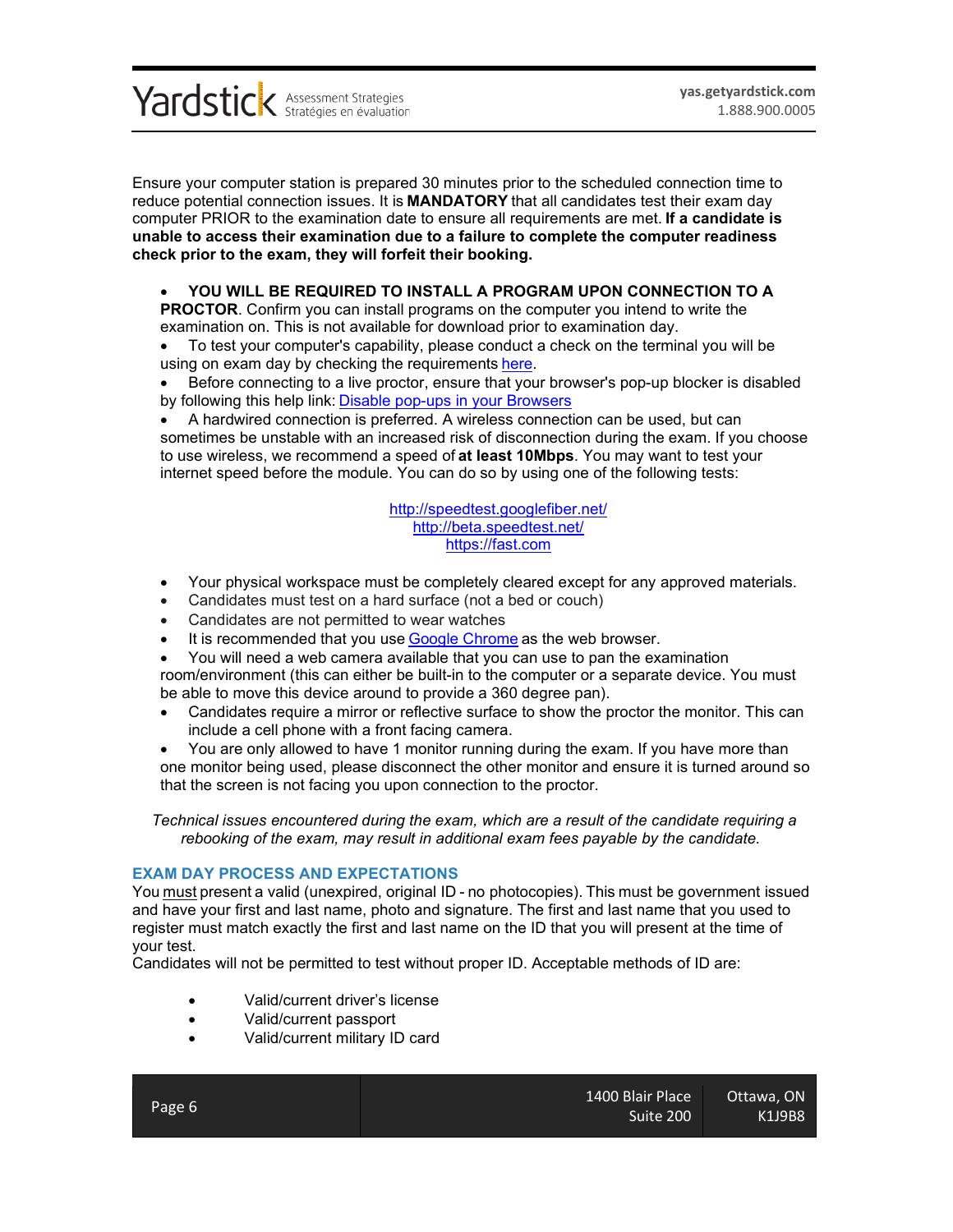

• Valid/current provincial/territorial ID card

#### **Exam Orientation Experience:**

• Up until the scheduled start time, your examination will not allow you to connect to a proctor, but a countdown timer will be shown

• At the scheduled connection time, your examination status will change to "write exam", and a new countdown timer will begin counting down from 15-minutes.  Click this button to connect to the proctoring interface.  If you do not click this button prior to the expiration of the 15-minute countdown, you will miss your appointment reservation.

• At this time, you will be connected to a virtual/online proctor who will walk you through the registration process.

• You will be asked to show your identification, pan the examination room (ensure your camera is small and lightweight so you can move this around your working station).

• Once the registration process is complete, you will be allowed to access and begin your exam. **NOTE:** your examination timer does not start until you have started the exam. Registration time does not count towards your examination time.

To review additional important information regarding Online proctoring, please visit the YAS Online [Proctoring FAQ page](https://www.getyardstick.com/online-proctoring-faq/).

#### **No other items are permitted at your workspace other than the identification and computer/laptop you will be using for this exam.**

An online calculator will be available within the exam interface. You are not permitted to bring your own calculator.

#### **Late Admittance:**

• Your scheduled connection time is critical to a successful administration. You can connect to the proctor at the scheduled connection time. If you attempt to connect sooner, you will see a countdown timer until that time.

• If you connect 15 minutes after the scheduled connection time, you will be denied access to the examination and the exam will show "expired".

• All candidates who miss their examination sitting will be redirected to their Regulatory Authority for next steps.

**\*\*\*Note:** In order to support the integrity of the CPNRE, a small amount of your personal data will be shared with ProctorU. Candidate first and last names will be shared with ProctorU for the sole purpose of allowing the proctor to validate the identity of the candidate prior to launching the examination. The photo taken of the candidate identification is destroyed 7 days after the assessment. In addition, a video/audio recording of your testing session will be retained for a period of 30 days for the purposes of post-examination investigations or to support examination appeals. For more information on ProctorU's privacy policy, please visit:

<https://www.proctoru.com/privacy-policy>

|        | '1400 Blair Place . | Ottawa, ON |
|--------|---------------------|------------|
| Page 7 | Suite 200           | K1J9B8     |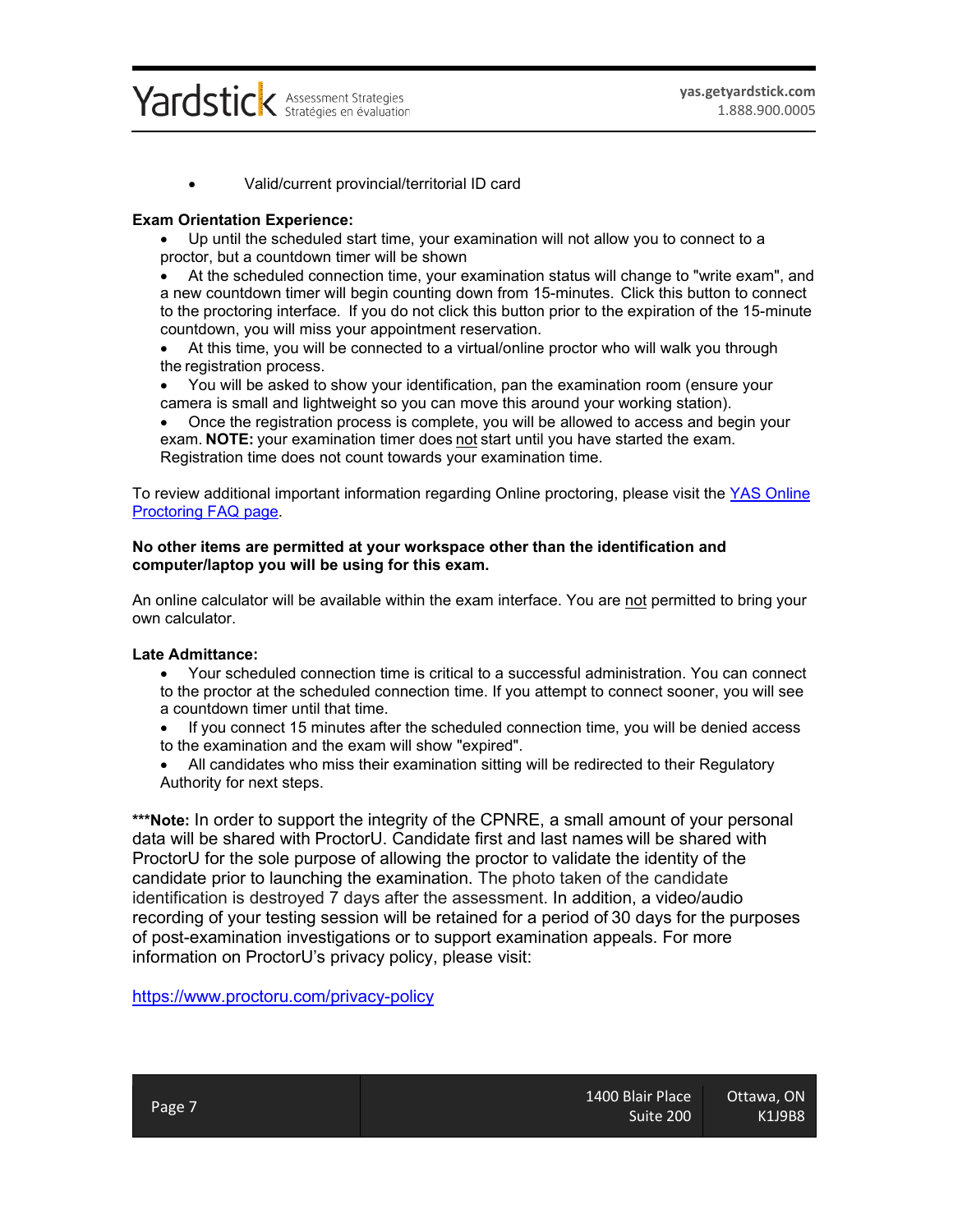

Thank you, Meazure Learning

### <span id="page-7-0"></span>French

**Candidat(e) : [Full Name],**

Ce message a pour but de confirmer votre réservation pour l'examen nommé Examen d'autorisation d'infirmière auxiliaire. Voici les détails de votre réservation :

Date et heure de la connexion prévue : *[Date and time of booking reservation with time zone]*

**Lien le jour de l'examen :** [Examen d'autorisation d'infirmière auxiliaire](https://cpnre.ysasecure.com/?locale=fr) **Nom d'utilisateur le jour de l'examen :** [Username] Mot de passe le jour de l'examen : Vous devez réinitialiser votre mot de passe. (Pour le faire, cliquez *[ici](https://cpnre.ysasecure.com/password/forgot?locale=fr) et suivez les étapes.)*

Il est fortement recommandé que vous testiez votre nom d'utilisateur et mot de passe AVANT L'HEURE DE CONNEXION, puisque la réinitialisation du mot de passe peu retarder l'heure de début de votre examen.

#### **REMARQUE: Vous n'avez pas besoin de créer un compte différent pour ProctorU. Le seul compte dont vous aurez besoin pour accéder à l'examen est votre compte Yardstick, dont le nom d'utilisateur et le mot de passe sont écrits ci-dessus.**

Si vous avez de la difficulté à paramétrer votre poste, à confirmer que tout est en place pour faire l'examen ou à vous connecter avec un surveillant, communiquez avec ProctorU directement à l'aide des méthodes suivantes.

#### **Soutien de Meazure Learning**

#### **Clavardage en direct:** Cliquez [ICI.](https://auto.proctoru.com/chat) Soumettre un billet (lorsque ce n'est pas urgent) Cliquez *ICI*. **Téléphone:** 1-855-772-8678, Option 1.

Si vous avez besoin d'aide le jour de l'examen, il est recommandé de nous téléphoner ou d'utiliser le clavardage en direct pour obtenir une réponse plus rapidement.

#### **IMPORTANT — PRÉPARATION DE VOTRE POSTE D'ORDINATEUR**

Assurez-vous que votre poste d'ordinateur est prêt 30 minutes avant la connexion prévue pour réduire les risques de problèmes de connexion. Il est **OBLIGATOIRE** pour tous les candidats de tester leur poste d'ordinateur pour le jour d'examen AVANT la date de l'examen pour confirmer que toutes les exigences sont respectées. **Si une ou un candidat est incapable d'accéder à son examen parce qu'elle ou il n'a pas fait de vérification de la configuration avant l'examen, cette personne perdra sa réservation.**

|        | 1400 Blair Place | Ottawa, ON |
|--------|------------------|------------|
| Page 8 | Suite 200        | K1J9B8     |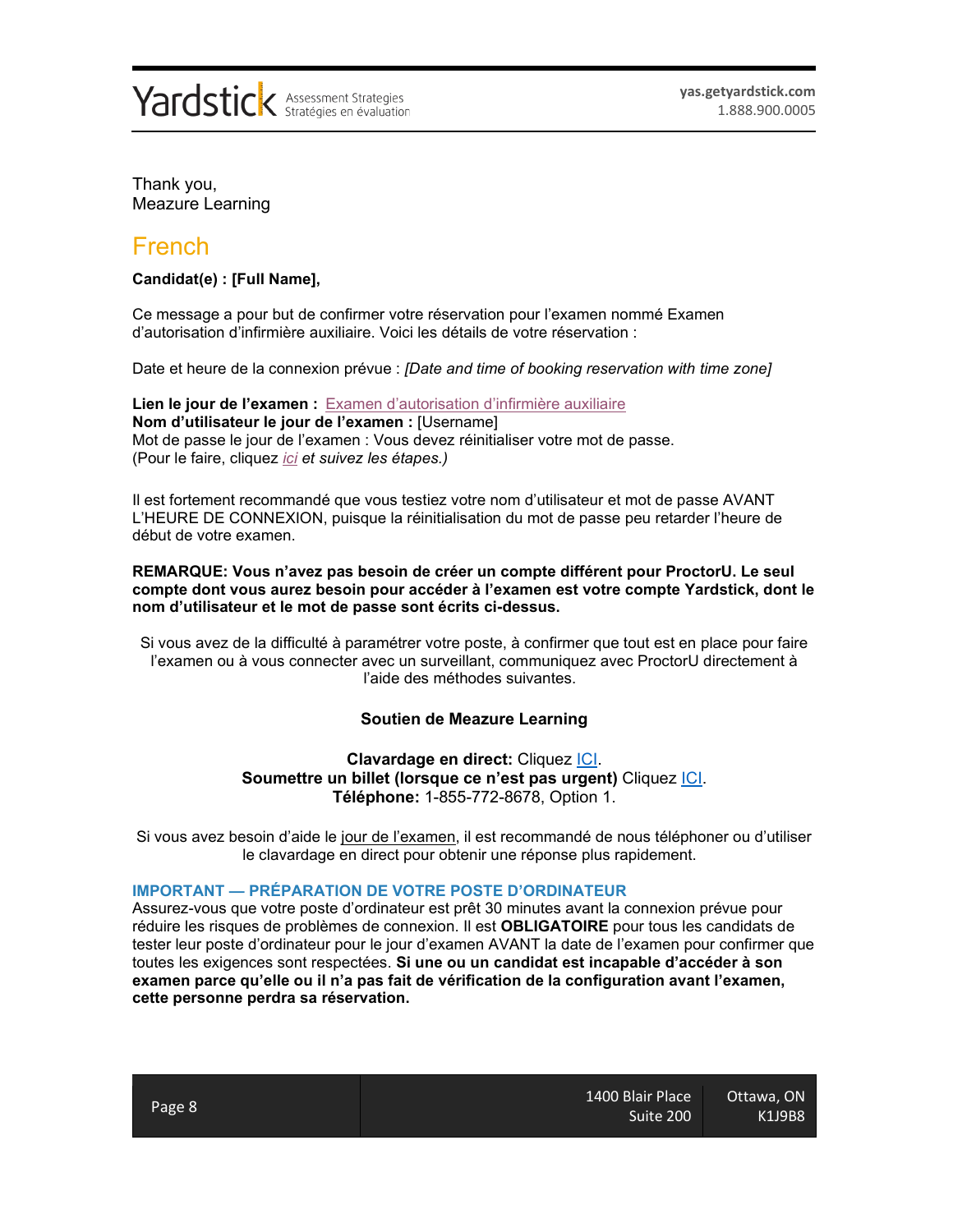

#### · **IL VOUS FAUDRA INSTALLER UN PROGRAMME AU MOMENT DE LA CONNEXION AVEC**  LE SURVEILLANT. Assurez-vous de pouvoir installer des programmes sur l'ordinateur que vous prévoyez utiliser pour l'examen. Ce programme n'est pas téléchargeable avant le jour de l'examen.

- · Pour vous assurer des capacités de l'ordinateur à utiliser durant l'examen, veuillez consulter les exigences système [ici](https://support.proctoru.com/hc/en-us/articles/115011772748-Equipment-Requirements) *(en anglais)*.
- · Avant la connexion avec un surveillant en direct, assurez-vous d'avoir désactivé le bloqueur de fenêtres publicitaires (*pop-up blocker*) de votre navigateur. Voici de l'aide à ce sujet : [Disable](https://help.aol.com/articles/disable-or-enable-pop-ups-using-internet-explorer)  [pop-ups in your Browsers](https://help.aol.com/articles/disable-or-enable-pop-ups-using-internet-explorer) *(en anglais)*.
- · Il est préférable d'utiliser une connexion Internet avec fil. Il est toutefois possible d'utiliser une connexion sans fil, mais celles-ci sont parfois instables; ce qui augmente le risque de déconnexion durant l'examen. Si vous optez pour une connexion sans fil, il est recommandé d'utiliser une vitesse d'**au moins 10 Mbps.** Il est préférable de tester la vitesse de votre connexion avant l'examen. Vous pouvez le faire en utilisant un des tests suivants :

<http://speedtest.googlefiber.net/> <http://beta.speedtest.net/> [https://fast.com](https://fast.com/)

- · L'espace de travail physique doit être complètement dégagé, à l'exception du matériel autorisé
- Les candidats doivent effectuer l'évaluation sur une surface rigide (éviter de se placer sur un lit ou un fauteuil).
- Les candidats ne doivent pas porter de montre.
- Il est recommandé d'utiliser le navigateur Internet [Google Chrome.](https://support.google.com/chrome/answer/95346?co=GENIE.Platform%3DDesktop&hl=en-GB)
- · Il vous faudra une caméra (webcam) que vous pourrez utiliser pour faire un tour panoramique de la pièce ou de l'environnement (vous allez devoir la déplacer).
- Les candidats doivent utiliser un miroir ou une surface réfléchissante pour montrer le moniteur au surveillant. Il est aussi possible d'utiliser un cellulaire avec une caméra du côté écran.
- · Vous avez droit d'utiliser un (1) seul moniteur durant l'examen. Si vous en avez plusieurs, veuillez déconnecter tout moniteur supplémentaire et les retourner pour que cet écran ne soit pas face à vous au moment de vous connecter avec le surveillant.

*Les problèmes techniques durant l'examen et pour lesquels la ou le candidat doit reprendre une nouvelle réservation peuvent entraîner des frais supplémentaires pour cette personne.*

#### **PROCESSUS ET ATTENTES LE JOUR DE L'EXAMEN**

Vous devez présenter au surveillant une pièce d'identité valide (non expirée et en version originale — pas une photocopie). Elle doit être émise par le gouvernement et présenter votre nom complet, une photo et votre signature. Le prénom et le nom de famille que vous utilisez pour vous inscrire à l'examen doivent correspondre exactement avec ce qui apparaît sur la pièce d'identité que vous présenterez au moment de l'examen.

Les candidats qui ne présentent pas les pièces d'identité appropriées ne pourront pas passer l'examen. Voici des exemples de pièces d'identité acceptables :

- permis de conduire actuel/valide;
- · passeport actuel/valide;
- · carte d'identité militaire actuelle/valide;
- carte d'identité provinciale/territoriale actuelle/valide.

|        | 1400 Blair Place | Ottawa, ON |
|--------|------------------|------------|
| Page 9 | Suite 200        | K1J9B8     |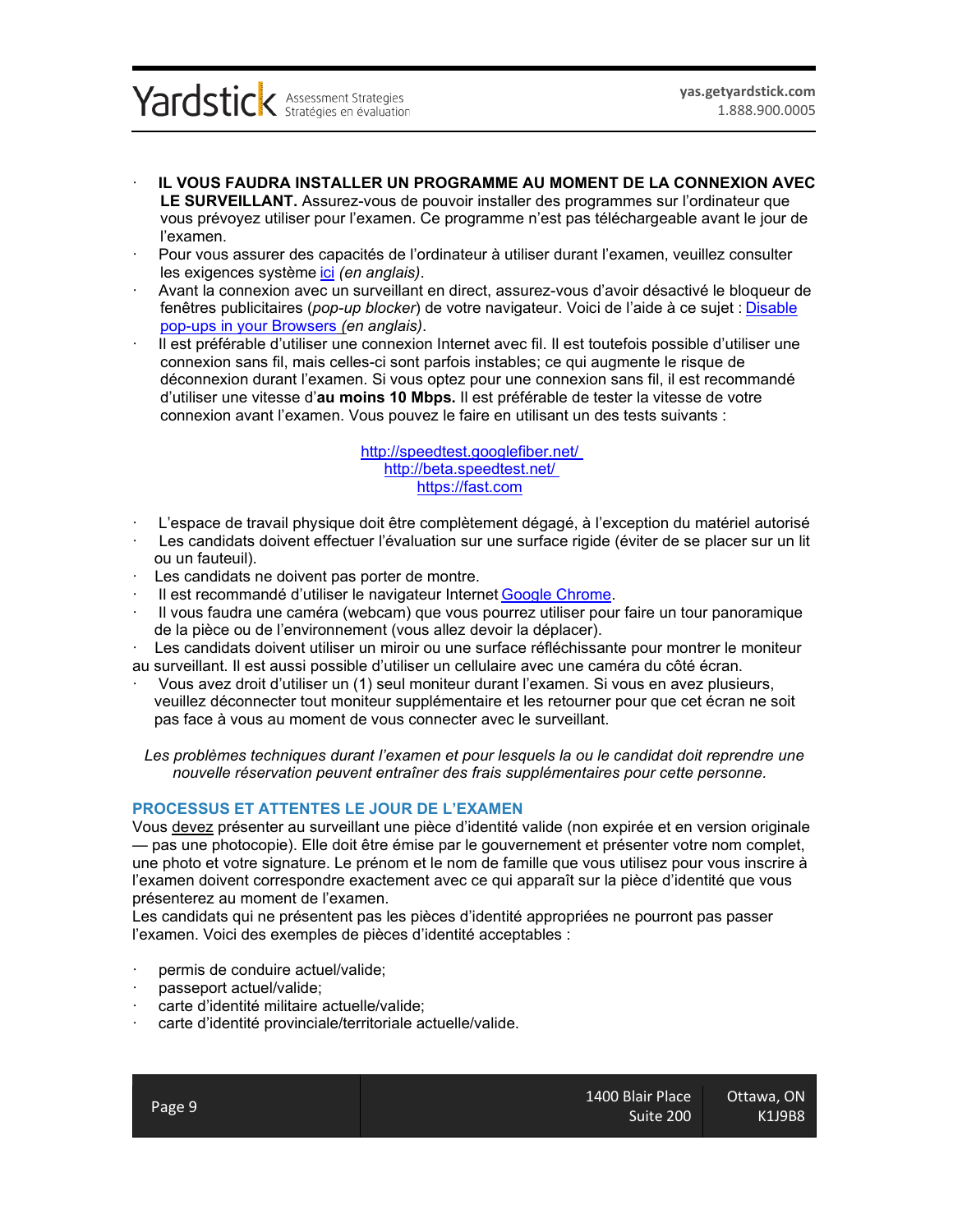

#### **Orientation pour l'examen :**

- · D'ici l'heure de début prévue, il ne vous sera pas possible de vous connecter avec un surveillant votre examen, mais vous verrez tout de même un décompte.
- · À l'heure prévue de l'examen, votre statut changera à « Write exam / Rédiger examen » et un nouveau décompte de 15 minutes commencera. Cliquez sur ce bouton pour amorcer l'interface de connexion avec un surveillant. Si vous ne cliquez pas sur ce bouton avant la fin des 15 minutes, vous aurez manqué votre réservation.
- · Vous serez alors connecté virtuellement avec un surveillant qui vous guidera durant les étapes d'inscription.
- · On vous demandera de présenter votre pièce d'identité, de faire un tour panoramique de la pièce à l'aide de votre caméra (assurez-vous qu'elle est petite et légère pour la déplacer facilement autour votre poste de travail).
- · Une fois l'inscription complétée, votre examen sera débloqué et vous pourrez commencer. **REMARQUE :** Le décompte de l'examen démarre seulement quand vous commencez l'examen. Le temps pour l'inscription ne compte pas dans la durée de l'examen.

Pour prendre connaissance d'autres informations importantes sur la surveillance en ligne, veuillez consulter la page de YAS [FAQ : surveillance en ligne](https://www.getyardstick.com/faq-surveillance-en-ligne/?lang=fr).

#### **Seuls votre pièce d'identité et l'ordinateur que vous utiliserez pour votre examen sont autorisés; aucun autre objet n'est permis à votre poste de travail.**

Une calculatrice en ligne sera disponible dans l'interface de l'examen. Vous n'êtes pas autorisé à apporter votre propre calculatrice.

#### **Retardataires :**

• Le respect de l'heure de votre connexion prévue est essentiel au succès de l'administration de votre examen. Vous serez en mesure de vous connecter avec le surveillant à ce moment. Si vous tentez de vous connecter plus tôt, vous verrez un décompte qui s'arrêtera au moment de l'heure de connexion prévue.

• Si vous vous connectez 15 minutes après l'heure de prévue, votre accès sera refusé et l'examen sera indiqué comme « expired » (expiré).

• Tous les candidats qui manquent leur heure d'examen seront dirigés vers l'organisation responsable de leur évaluation pour des étapes subséquentes.

**Afin de soutenir l'intégrité de l'EAIAC, une petite partie de vos données personnelles sera partagée avec ProctorU. Les noms et prénoms des candidats seront partagés avec ProctorU dans le seul but de permettre au surveillant de valider l'identité du candidat avant de commencer l'examen. Toute photo d'identité de candidat sera détruite 7 jours après la tenue de l'examen, et un enregistrement vidéo/audio de votre séance d'examen sera conservé pendant 30 jours aux fins d'enquêtes post-examen ou pour appuyer la révision de résultats d'examen. Pour plus d'informations sur la politique de confidentialité de ProctorU, veuillez consulter le site suivant :** <https://www.proctoru.com/privacy-policy>

Merci, Meazure Learning

|         | 1400 Blair Place | Ottawa, ON |
|---------|------------------|------------|
| Page 10 | Suite 200        | K1J9B8     |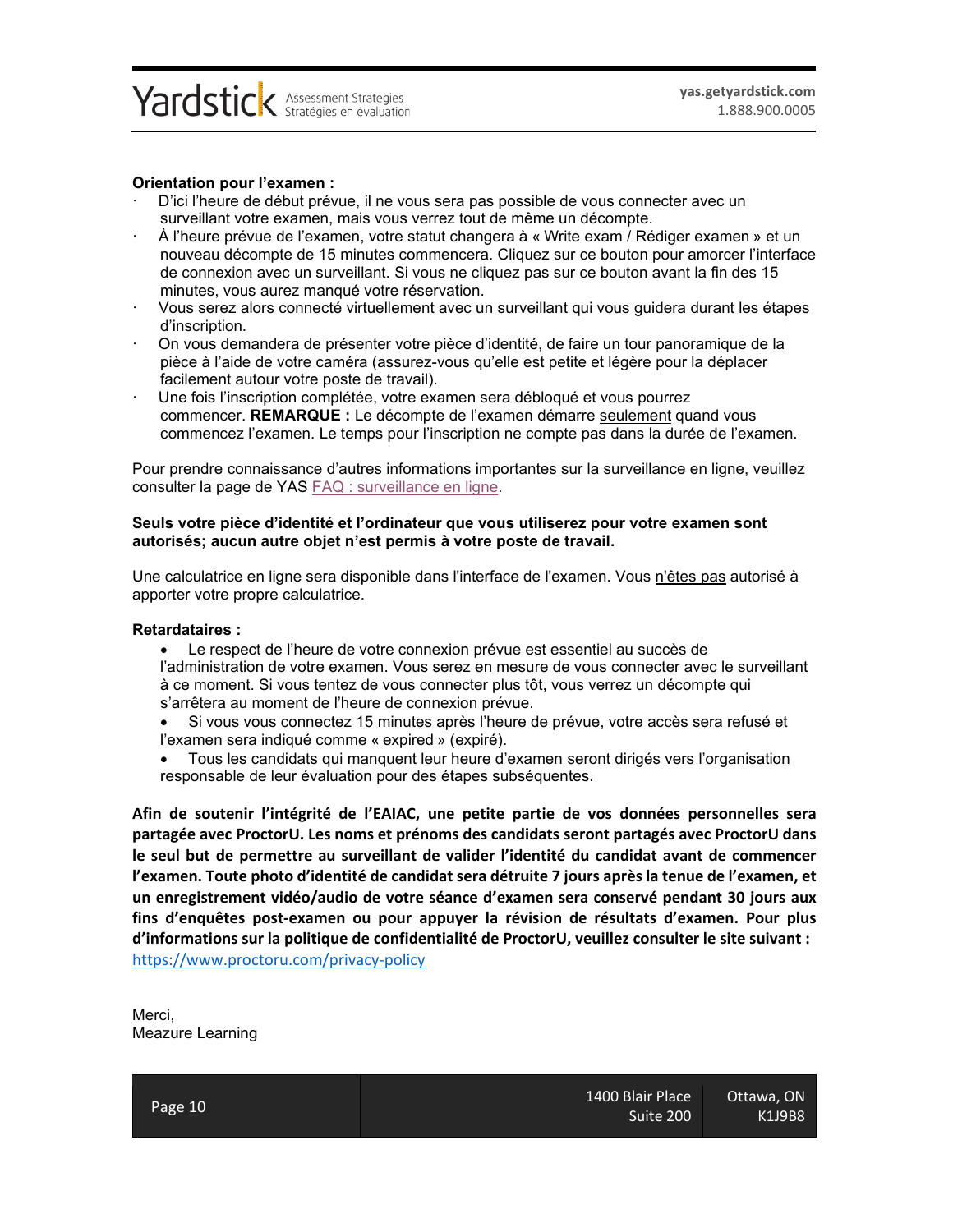# <span id="page-10-0"></span>**3. Candidate Statement of Understanding**

# <span id="page-10-1"></span>English

#### **Candidate Rules Agreement**

Please review the following exam rules agreement. Contact the virtual proctor via the chat feature if you have any questions during the examination.

- 1. No personal items, including but not limited to, mobile phones, hand-held computers/personal digital assistants (PDAs) or other electronic devices, pagers, watches, wallets, purses, firearms or other weapons, hats (and other non-religious head coverings), bags, coats, books, and/or notes, pens or pencils are allowed in the testing room/environment. **Studying IS NOT allowed at any point once you have connected to the proctor.**
- 2. The virtual proctor will verify that you are taking the intended exam. You will remain in your seat until you have submitted the examination.
- 3. Once you have connected to the virtual proctor, you may not communicate with other people, including but not limited to family members, friends or colleagues. Any disruptive, threatening or fraudulent behavior may be grounds for termination of the exam.
- 4. You understand that eating, drinking or chewing gum, smoking and/or making noise that creates a disturbance is prohibited during the exam.
- 5. To ensure a high level of security throughout the testing experience, you will be monitored at all times. Both audio and video may be recorded. In addition to a video recording of your webcam, your desktop will also be recorded for the full duration of the assessment.
- 6. If you are taking **any break, you are not permitted to access any personal items.** Unless specifically permitted by the Regulatory Authority, personal items that cannot be accessed during **any break** include but are not limited to mobile phones, test notes, and study guides.
- 7. Candidates are not permitted to leave their workstation once they begin their examination with the exception of washroom breaks. However the exam timer will not stop. The virtual proctor will request that you re-pan the room if you leave and re-enter the testing room.
- 8. If you experience any problems or if you have other questions or concerns, you must notify the virtual proctor via the chat function. The virtual proctor cannot answer questions related to exam functionality or content. If you have concerns about a test

|         | 1400 Blair Place | Ottawa, ON |
|---------|------------------|------------|
| Page 11 | Suite 200        | K1J9B8     |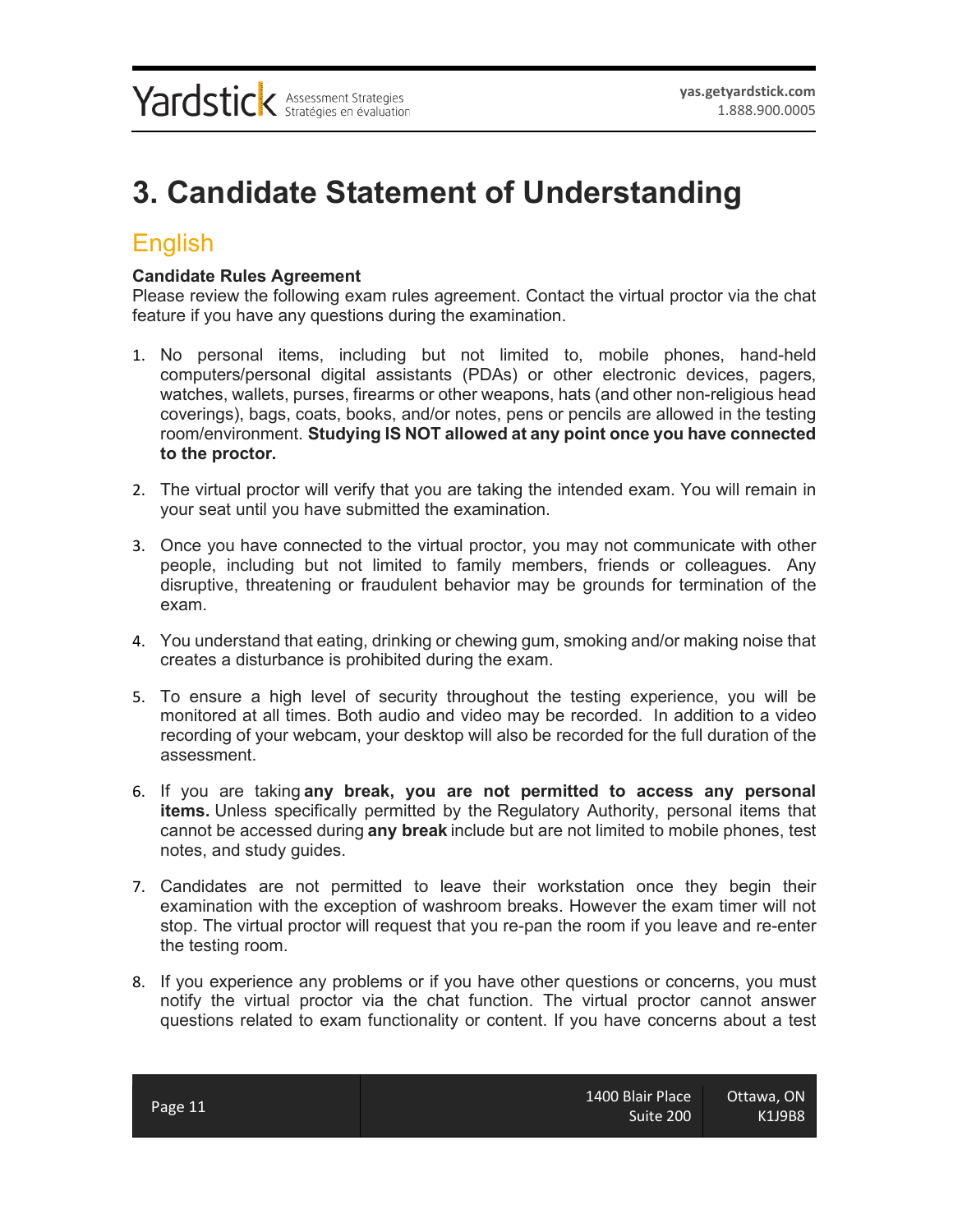question or image, make a note of the item (question) number, if available, in order for the item to be reviewed.

- 9. You understand that a non-disclosure agreement or other security statement may be presented to you before the examination and if so, you must agree to its terms and conditions within the specified time limit, if applicable, in order to take the exam or you will not be permitted to proceed with the examination and may forfeit your exam fees.
- 10. You must follow the examination instructions to end your exam in the time allotted. After you finish the exam you will notify the virtual proctor and exit the examination interface.
- 11. You must not remove copies of examination questions and answers from the testing platform and may not share or discuss the questions or answers seen in your examination with anyone. If you do not follow the above rules, tamper with the computer or if you are suspected of cheating, appropriate action will be taken.
- 12. Your results may be canceled if there is a good faith basis to question the validity of the results for any reason, notwithstanding, the absence of any evidence of a candidate's personal involvement in irregular activities. Evidence of invalid results may include, but are not limited to, unusual answer patterns or unusual score increases from one exam to another.

**Candidate Statement:** You understand the information provided above and agree to follow those rules in addition to any other program rules you may have agreed to during registration for this exam. If you do not follow the rules or are suspected of cheating or tampering with the computer, this will be reported to your Regulatory Authority, your exam may be invalidated, and the exam sponsor may take other action.

**In order to support the integrity of the CPNRE, a small amount of your personal data will be shared with ProctorU. Candidate first and last names will be shared with ProctorU for the sole purpose of allowing the proctor to validate the identity of the candidate prior to launching the examination. The photo taken of the candidate identification is destroyed 7 days after the assessment. In addition, a video/audio recording of your testing session will be retained for a period of 30 days the purposes of post-examination investigations or to support examination appeals. For more information on ProctorU's privacy policy, please visit:**

<https://www.proctoru.com/privacy-policy>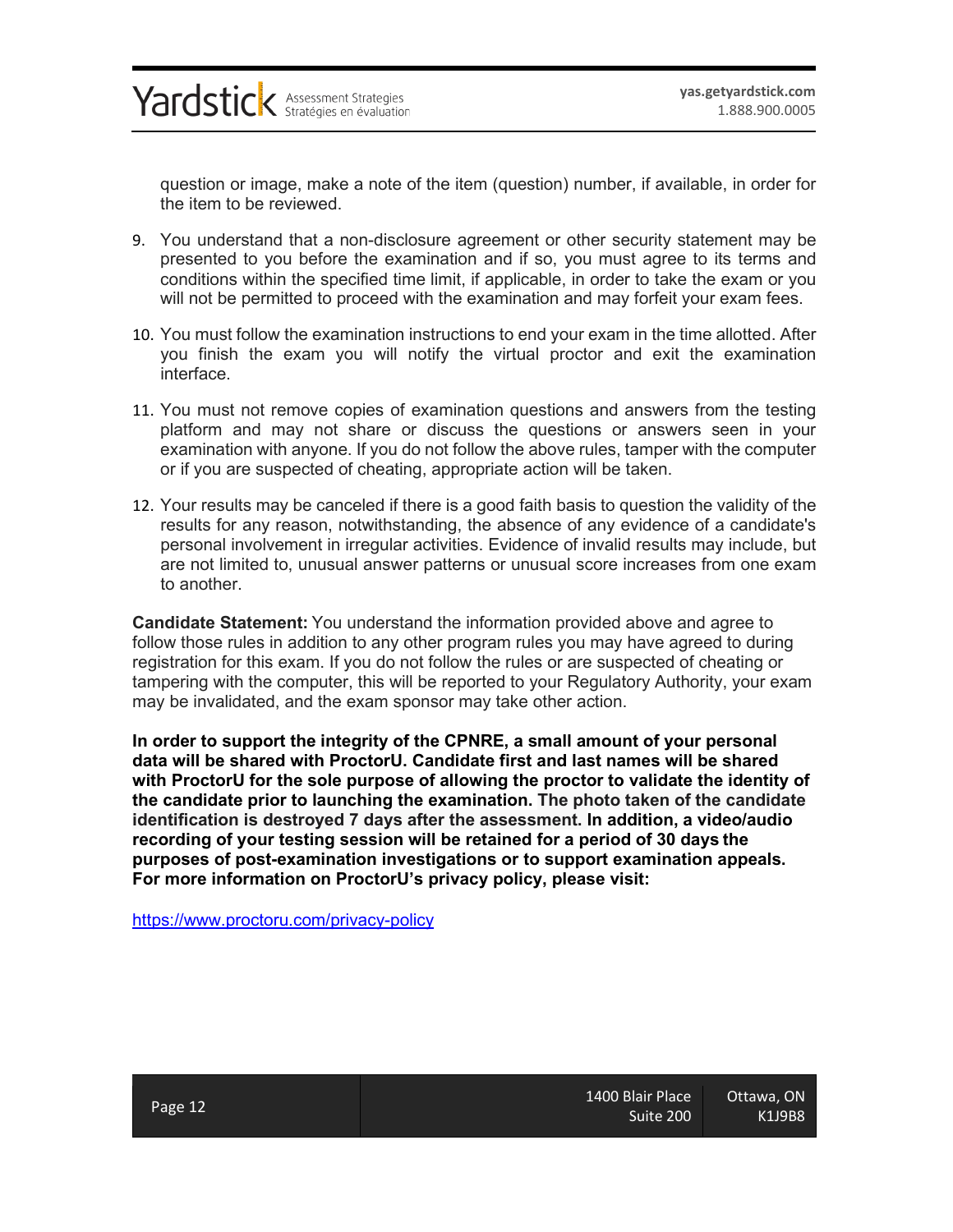### <span id="page-12-0"></span>French

#### **Entente sur les règles d'examen pour les candidats**

*Remarque : Pour faciliter la lecture de ce document, les mots de genre masculin appliqués aux personnes désignent toute personne, sans égard au genre, si le contexte s'y prête.*

Veuillez prendre connaissance de l'entente sur les règles d'examen qui suit et communiquer avec le surveillant en ligne à l'aide de la boîte de clavardage (*chat*) si vous avez des questions durant l'examen.

1. Les objets personnels, incluant sans toutefois s'y limiter : les cellulaires, ordinateurs de poche, assistants personnels numériques ou autres dispositifs électroniques, téléavertisseurs, montres, porte-monnaie, sacs à main, armes à feu ou autres armes, chapeaux (de tout genre sauf ceux ayant une signification religieuse), sacs, manteaux, livres, notes, stylos et crayons sont interdits dans la salle/l'environnement d'examen**.** Vous devez ranger tous vos objets personnels, y compris les appareils électroniques, dans un endroit sécurisé, tel qu'indiqué par le surveillant tout appareil électronique devra être éteint avant d'être rangé à l'endroit sécurisé. **Il sera INTERDIT d'étudier à tout moment de l'examen, et ce dès l'entrée en connexion avec un surveillant.**

2. Le surveillant en ligne confirmera avec vous que vous vous apprêtez à passer l'examen prévu. Vous devrez rester assis à votre place jusqu'au moment d'avoir soumis l'examen.

3. Dès votre connexion avec un surveillant en ligne, il vous est interdit de communiquer avec d'autres personnes, incluant sans toutefois s'y limiter : des membres de votre famille, des amis ou des collègues. Tout comportement perturbateur, menaçant ou frauduleux peut entraîner la fin de l'examen.

4. Vous comprenez que consommer de nourriture, boire, mâcher de la gomme, fumer ou émettre des bruits dérangeants est interdit durant l'examen.

5. Pour assurer le maintien d'un niveau de sécurité élevé tout au long de votre examen, vous serez surveillé en tout temps. Un enregistrement vidéo et audio de pourrait être effectué. En plus de l'enregistrement vidéo fait à l'aide de votre caméra (webcam), un enregistrement de votre écran d'ordinateur sera effectué pour toute la durée de l'examen.

6. Si vous prenez **une pause, il vous sera interdit d'accéder aux objets personnels rangés.** À moins d'autorisation explicite de l'organisme responsable de l'examen, la liste d'articles personnels rangés auxquels vous n'aurez pas accès pendant **toute pause** inclut, sans toutefois s'y limiter : les cellulaires, les notes d'examen et les guides d'étude.

|         | 1400 Blair Place | Ottawa, ON |
|---------|------------------|------------|
| Page 13 | Suite 200        | K1J9B8     |
|         |                  |            |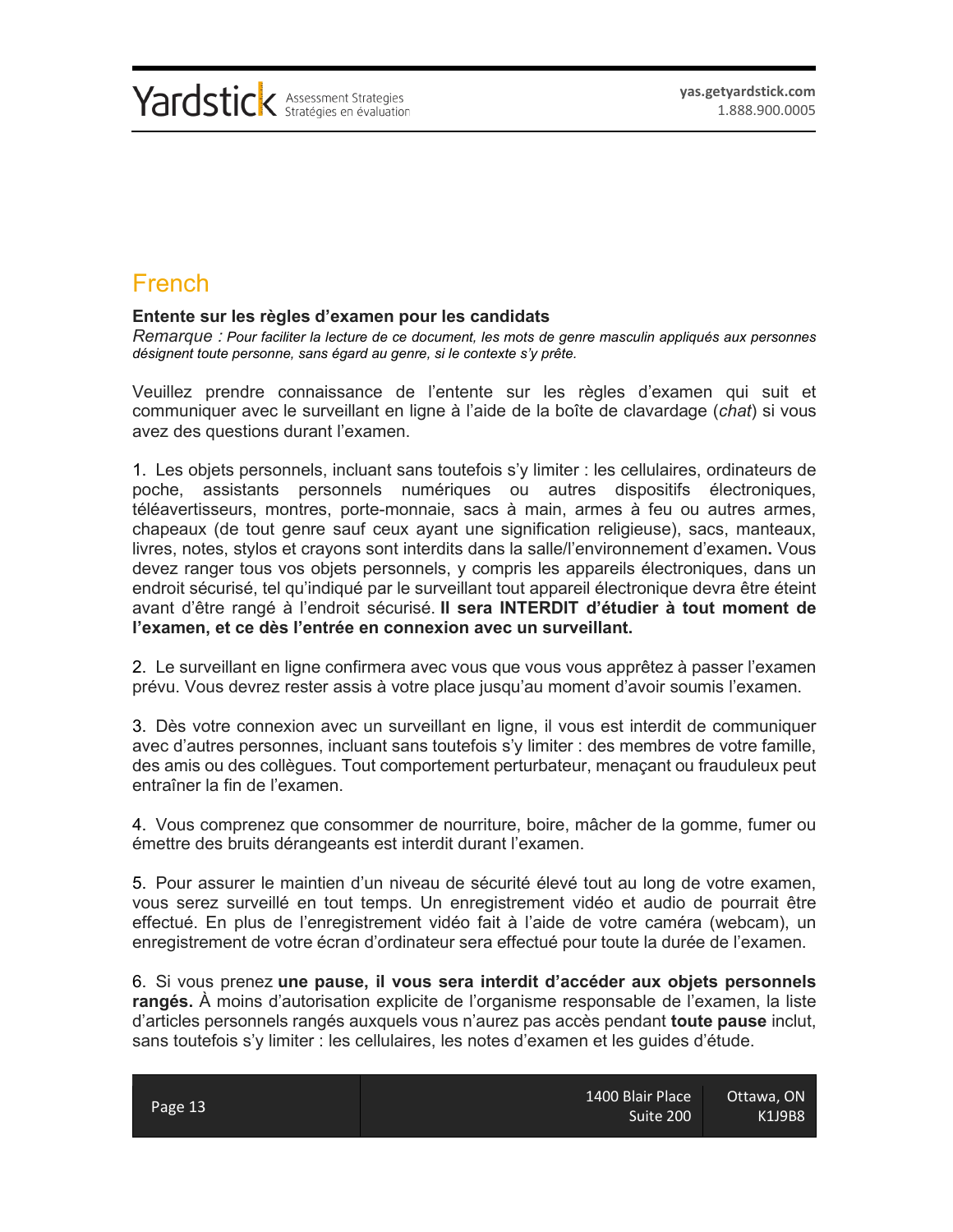Yardstick Assessment Strategies

7. Il est interdit aux candidats de quitter leur poste de travail une fois que l'examen a commencé, sauf pour l'utilisation des toilettes, toutefois le décompte pour la durée d'examen ne sera pas suspendu. À votre retour, le surveillant en ligne vous demandera de refaire un tour vidéo panoramique de la salle.

8. Si vous avez des problèmes, questions ou préoccupations, vous devez le signaler au surveillant à l'aide de la boîte de clavardage (*chat*). Le surveillant en ligne ne pourra pas répondre à des questions liées aux fonctionnalités de l'examen ou au contenu d'examen. Si vous avez un problème lié à une image ou à une question de l'examen, notez le numéro de la question, s'il est disponible, pour signaler la question et demander qu'elle soit revue.

9. Vous acceptez qu'on puisse vous demander d'accepter une entente de non-divulgation ou une entente concernant la sécurité avant l'examen. Si c'est le cas, vous devez accepter les conditions de l'entente dans le délai établi, s'il y a lieu, pour passer l'examen. Autrement, on ne vous permettra pas de passer l'examen et vous pourriez perdre les frais d'examen versés.

10. Vous devez suivre les instructions de l'examen afin de terminer l'examen dans le temps alloué. Lorsque vous aurez terminé l'examen, signalez-le au surveillant en ligne, puis quittez l'interface de l'examen.

11. Il est interdit de copier des questions ou réponses d'examen à partir de l'interface d'examen, tout comme il est interdit de divulguer ou de discuter des questions ou réponses d'examen avec quiconque. Les mesures appropriées seront prises à l'endroit de toute personne qui ne respecte pas les règles ci-dessus, qui tente de manipuler le système d'ordinateur ou que l'on soupçonne de tricherie.

12. Vos résultats pourraient être annulés s'il y a raison de douter en toute bonne foi la validité de ces résultats pour toute raison, et même en l'absence de preuve de l'implication personnelle d'un candidat dans des activités irrégulières. Des preuves de l'irrecevabilité des résultats peuvent inclure, sans s'y limiter, des tendances inhabituelles dans les réponses ou une augmentation inhabituelle dans les scores entre deux examens.

**Déclaration de la personne candidate :** Vous comprenez les règles d'examen et renseignements ci-dessus et acceptez d'observer ces règles et toute autre règle à laquelle vous avez pu consentir lors de votre inscription à cet examen. Si vous ne respectez pas les règles ou si on vous soupçonne de tricher ou d'avoir tenté de manipuler le système de l'ordinateur, la situation sera signalée à l'organisme responsable de l'examen, votre examen pourrait être déclaré non valide et l'organisme responsable de l'examen pourrait prendre d'autres mesures

**Afin de soutenir l'intégrité de l'EAIAC, une petite partie de vos données personnelles sera partagée avec ProctorU. Les noms et prénoms des candidats seront partagés avec ProctorU dans** 

|         | 1400 Blair Place | Ottawa, ON |
|---------|------------------|------------|
| Page 14 | Suite 200        | K1J9B8     |